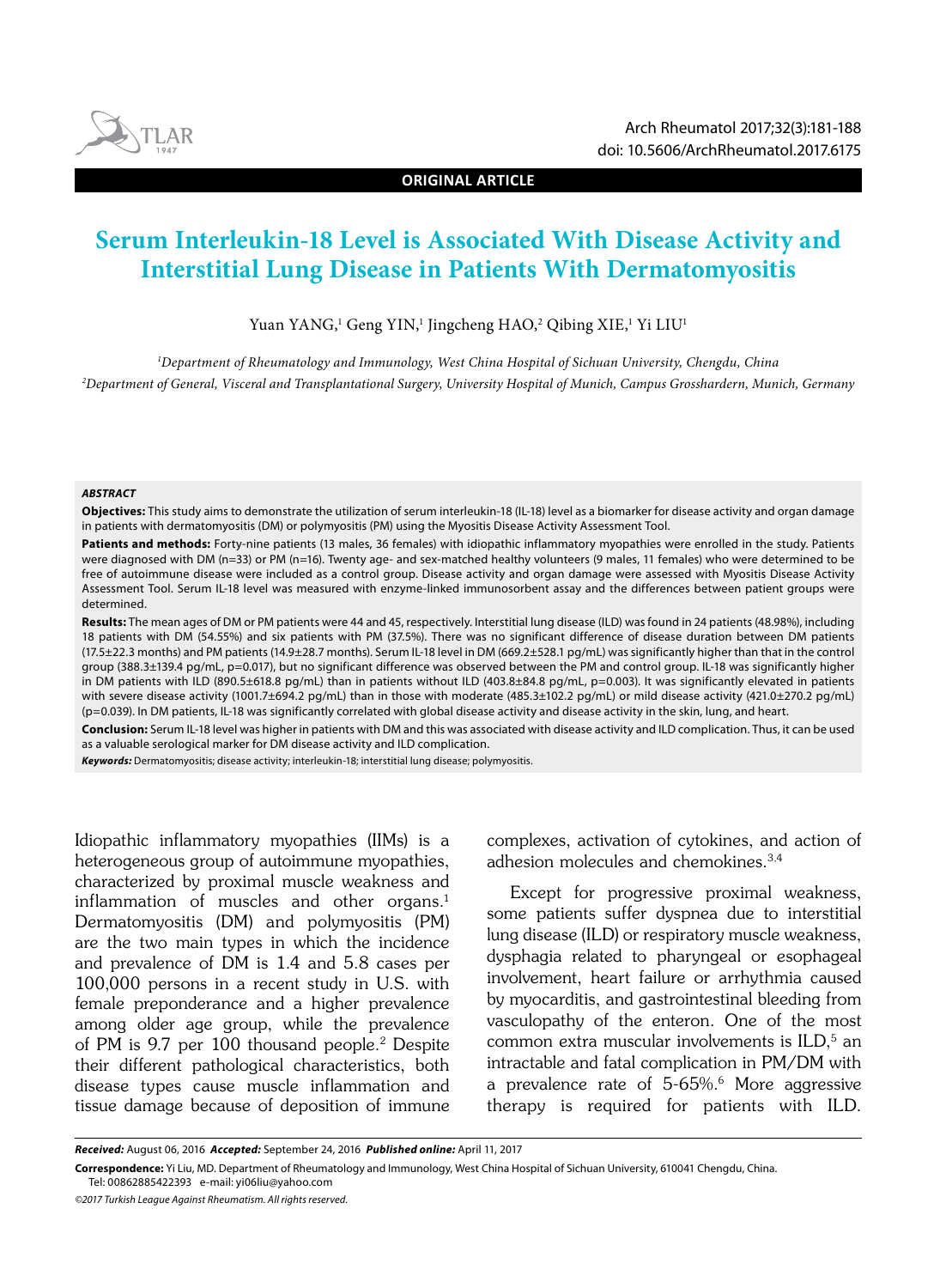Therefore, an accurate yet simple predictor is urgently needed in the clinical practice to improve the outcome of DM/PM patients with ILD.

The Myositis Disease Activity Assessment Tool (MDAAT), proposed by the International Myositis Assessment and Clinical Studies Group in  $2004$ ,<sup>7</sup> is an assessment tool for disease activity in DM or PM patients, which is now commonly used in clinical practice. However, this tool is thought to be too complicated to use in clinical setting.

Interleukin-18 (IL-18), secreted by antigen presenting cells such as macrophages and dendritic cells, is a T helper 1 (Th1) cytokine which plays an important role in the activation of Th1 immune response.8,9 Recent studies showed increased serum IL-18 level in patients with different clinical manifestations of DM/PM,<sup>10</sup> especially in those with ILD.<sup>11</sup> further demonstrating the activation of Th1 immune response in idiopathic inflammatory myopathies. However, the clinical consequences and pathomechanism of elevated serum IL-18 level are still poorly understood. Thus, in this study, we aimed to demonstrate the utilization of serum IL-18 level as a biomarker for disease activity and organ damage in patients with DM or PM using the MDAAT.

## PATIENTS AND METHODS

For this prospective study, 49 adult patients with idiopathic inflammatory myopathies (13 males, 36 females) were recruited in West China Hospital of Sichuan University, China, from August 2014 to December 2014. Patients were diagnosed with DM (n=33) or PM (n=16) according to the Bohan and Peter criteria.<sup>12,13</sup> Patients with overlapping syndrome and severe mental or somatic disease were excluded. Twenty age- and sex-matched healthy volunteers (9 males, 11 females) who were determined to be free of autoimmune disease were included as a control group. A written informed consent was obtained from each patient. The study was approved by the West China Hospital Ethics Committee and conducted in accordance with the principles of the Declaration of Helsinki.

Interstitial lung disease screening was performed in all patients, in whom lung diseases were not potentially caused by drugs or occupational environmental exposure. Diagnosis was established using comprehensive clinical evaluations and high resolution computed tomography, according to the International Consensus Classification of Interstitial Pneumonias of the American Thoracic Society and the European Respiratory Society.14

Myositis Disease Activity Assessment Tool is a comprehensive tool which includes the Myositis Disease Activity Assessment Visual Analog Scales (VASs) (MYOACT) and Myositis Intention to Treat Activities Index (MITAX) assessments.7 MYOACT consists of a 10 cm VAS for six organ systems (constitutional, cutaneous, skeletal, gastrointestinal, pulmonary, and cardiac systems) and is used to determine the overall severity of disease activity, globally and in each system. MYOACT scores range from 0 cm to 10 cm. Based on their MYOACT global activity VAS score, patients were subdivided into severe, moderate, and mild disease groups. The cutoff points were as follows: 0= no disease activity; 1-3= mild disease activity; 4-6= moderate disease activity; and 7-10= severe disease activity. MITAX assesses specific manifestations in seven organ systems (constitutional, cutaneous, skeletal, gastrointestinal, pulmonary, cardiac, and muscle systems). For MITAX assessment, three to nine criteria related to symptoms, physical findings, or laboratory abnormalities in each of the seven organ systems are assessed and converted into a score that range from zero to nine. The total disease activity score is calculated by summing the score of each organ system. All MDAAT evaluations were performed by a group of experienced and qualified physicians in the Department of Rheumatology and Immunology of the West China Hospital within one week of patient enrollment.

Serum markers, including creatine kinase (CK), aspartate aminotransferase (AST), alanine aminotransferase (ALT), lactate dehydrogenase (LDH), hydroxybutyrate dehydrogenase (HBDH), erythrocyte sedimentation rate, C-reactive protein, anti-nuclear antibody, and anti-Jo-1 antibody, were measured using standard methods in the Laboratory Department of the West China Hospital.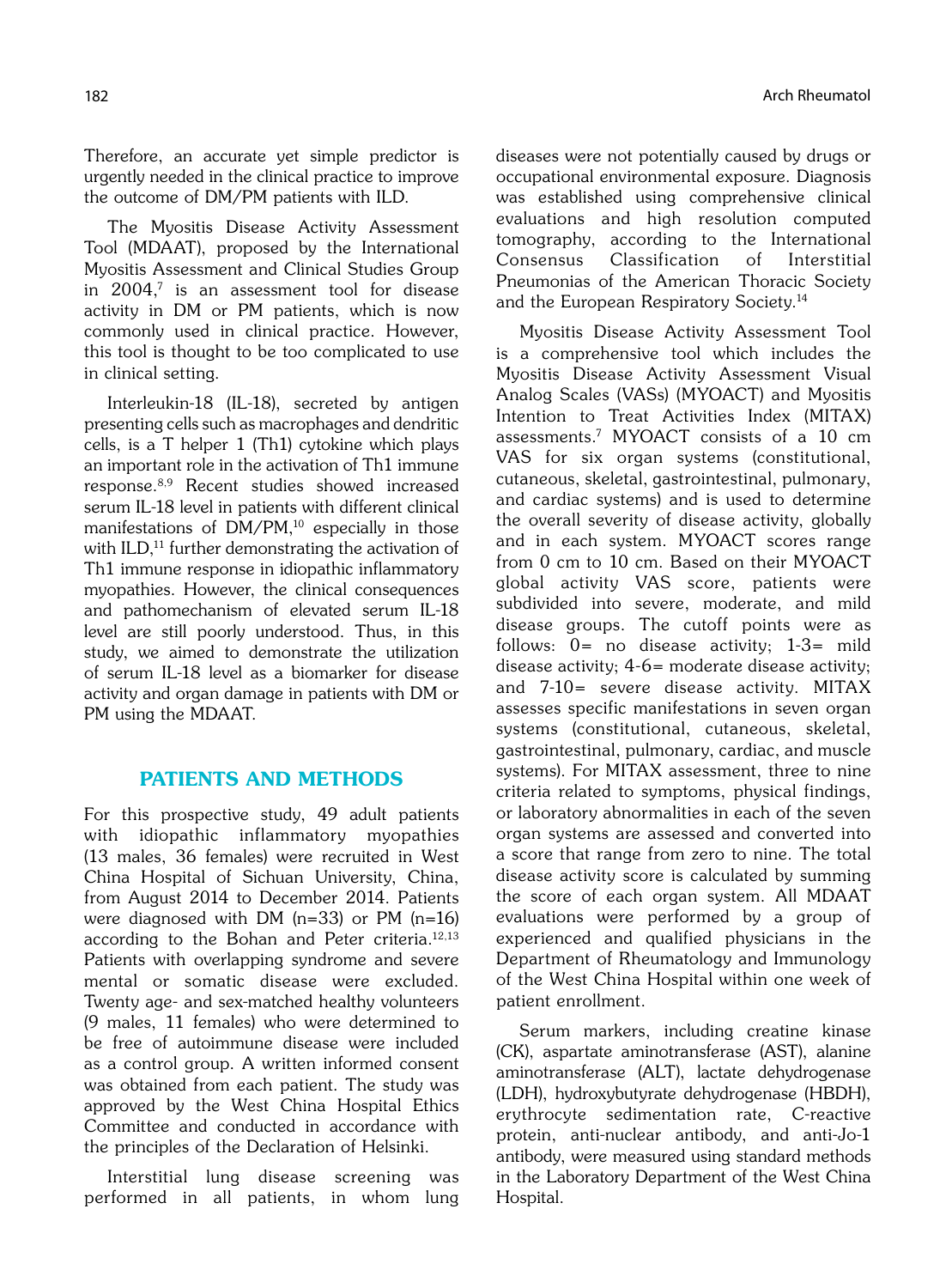|                                       |                |      | Dermatomyositis group $(n=33)$ |    |      | Polymyositis group $(n=16)$ |       |
|---------------------------------------|----------------|------|--------------------------------|----|------|-----------------------------|-------|
| Variables                             | n              | $\%$ | $Mean \pm SD$                  | n  | $\%$ | $Mean \pm SD$               | p     |
| Age (year)                            |                |      | $44 + 13$                      |    |      | $45 + 17$                   | 0.838 |
| <b>Sex</b>                            |                |      |                                |    |      |                             | 0.138 |
| Male                                  | 7              |      |                                | 6  |      |                             |       |
| Female                                | 26             |      |                                | 10 |      |                             |       |
| C-reactive protein $(mg/L)$           |                |      | $7.3 + 7.1$                    |    |      | $5.2+6.5$                   | 0.983 |
| Erythrocyte sedimentation rate (mm/h) |                |      | $35.6 \pm 17.4$                |    |      | $37.4 + 27.3$               | 0.817 |
| Ferritin (ng/mL)                      | 7              |      | $86.5 \pm 427.4$               |    |      | 346.0                       | 0.769 |
| Creatine kinase (IU/L)                |                |      | $439.5 \pm 1187.3$             |    |      | $1133.2 \pm 1468.3$         | 0.006 |
| Aspartate aminotransferase (IU/L)     |                |      | $66.2 \pm 87.3$                |    |      | $78.6 \pm 79.1$             | 0.915 |
| Alanine aminotransferase (IU/L)       |                |      | $67.2 + 80.6$                  |    |      | $81.3 \pm 96.9$             | 0.572 |
| Lactate dehydrogenase (IU/L)          |                |      | $324.8 \pm 194.9$              |    |      | $418.4 \pm 309.8$           | 0.449 |
| Hydroxybutyrate dehydrogenase (IU/L)  |                |      | $264.9 \pm 163.1$              |    |      | $337.1 \pm 254.6$           | 0.624 |
| Anti-nuclear antibody                 | 8              | 33   |                                | 5. | 16   |                             | 0.602 |
| Anti-Jo-1                             | $\overline{2}$ | 33   |                                |    | 16   |                             | 0.979 |

Serum IL-18 level was measured by enzymelinked immunosorbent assay (Neobioscience, Shenzhen, Guangdong, China). Briefly, 100 µL of samples (diluted 1:5) and standards were placed in a 96-well microplate and incubated at 36 °C for 90 minutes. The plate was then washed with wash buffer and blocked. Subsequently, 100 µL of detection antibody was added into each well and the plate was incubated at 36 °C for 60 minutes and washed. Following washing, 100 µL of streptavidin-horseradish peroxidase was added into each well and the plate was incubated at 36 °C for 30 minutes in dark. The plate was then washed and 100 µL of substrate solution was added into each well. Following an incubation at 36 °C for 15 minutes, 100 µL of stop solution was added into each well. The optical density at 450 nm was measured using a microplate reader. IL-18 concentrations were calculated based on the optical density values.

#### Statistical analysis

Numerical data were presented as the mean ± standard deviation or as the median. The Spearman rank correlation test was used to determine the association between ranked variables. Continuous data were compared using the Mann-Whitney U test. All analyses were performed using the IBM SPSS 22.0 statistical software (IBM Corp., Armonk, NY, USA) and Prism 5.0 (GraphPad Software, Inc., La Jolla, CA, USA). P values of <0.05 were considered statistically significant.

## RESULTS

Interstitial lung disease was found in 24 patients (48.98%), including 18 patients with DM (54.55%) and six patients with PM (37.5%). There was no significant difference in disease durations between DM patients  $(17.5 \pm 22.3 \text{ months})$  and PM patients (14.9±28.7 months). Serum markers such as CK, AST, ALT, LDH, HBDH, erythrocyte sedimentation rate, C-reactive protein, antinuclear antibody, and anti-Jo-1 antibody were determined. Among these markers, only the serum CK level was found to be significantly different between the DM (439.5±1187.3 IU/L) and PM groups  $(1133.2 \pm 1468.3 \text{ IU/L})$  (p=0.006; Table 1). Other demographical parameters and laboratory findings were comparable between the DM and PM groups (Table 1).



Figure 1. Level of serum interleukin-18 in dermatomyositis, polymyositis, and healthy control groups. DM: Dermatomyositis; PM: Polymyositis; HC: Healthy controls; IL-18: Interleukin-18.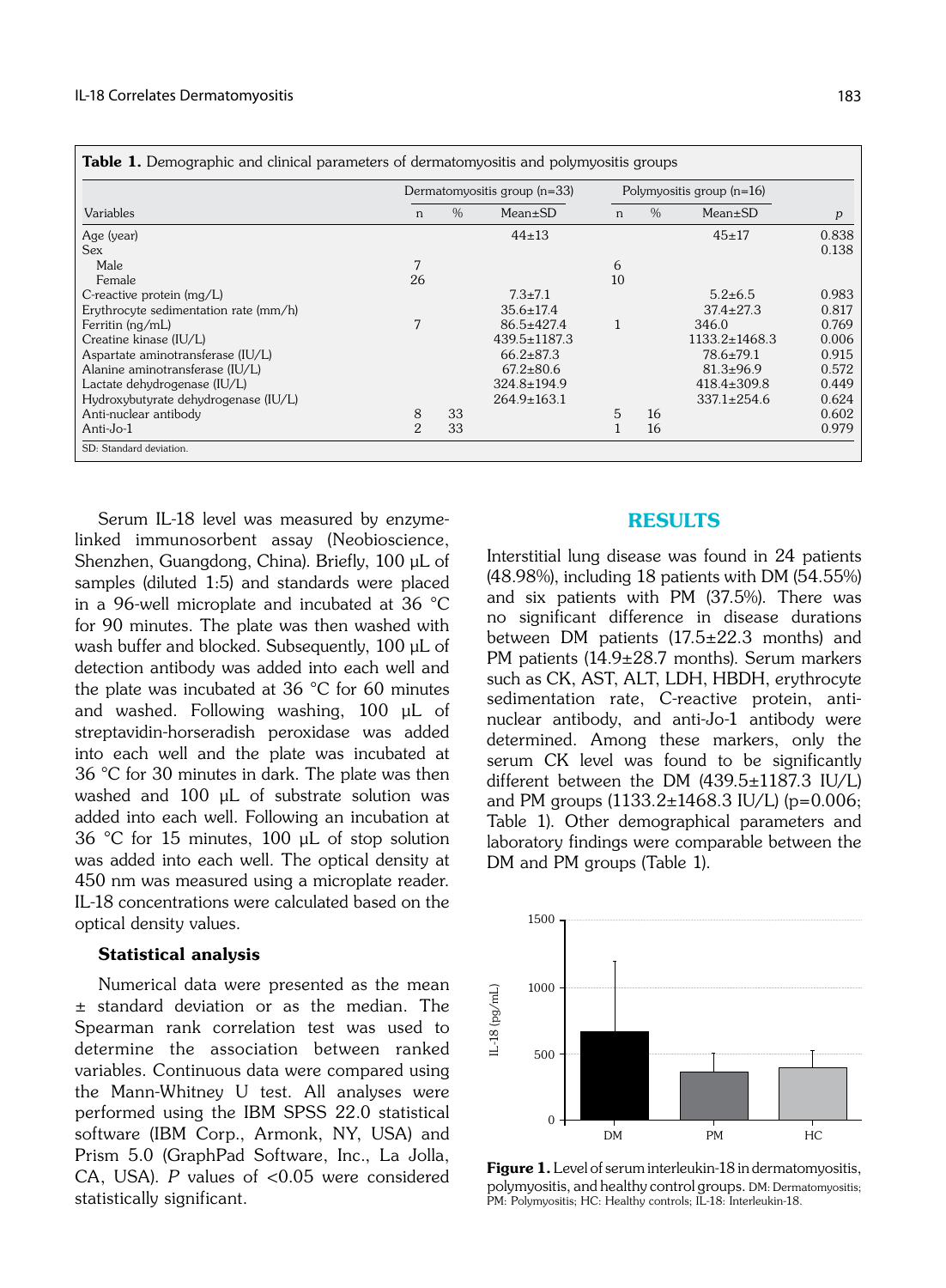Serum IL-18 level in DM patients (669.2±528.1 pg/mL) was significantly higher than that observed in healthy controls  $(388.3 \pm 139.4 \text{ pg/mL}, \text{p=0.017})$  and PM patients  $(361.0 \pm 141.7 \text{ pg/mL}, \text{p=0.009}).$  There was no significant difference in serum IL-18 level between the PM and healthy control groups (p=0.832; Figure 1).

DM patients were subgrouped into two based on the presence or absence of accompanying ILD. Serum IL-18 level of the two patient subgroups was compared (Figure 2). The level of IL-18 in DM patients with ILD (890.5±618.8 pg/mL) was significantly higher than that observed in DM patients without ILD (403.8±84.8 pg/mL, p=0.003). No significant difference in serum IL-18 level was observed between PM patients with or without accompanying ILD (data not shown).

All DM patients were subdivided into the severe ( $n=13$ ), moderate ( $n=10$ ), and mild ( $n=10$ ) disease groups according to their MYOACT global activity VAS score. Serum IL-18 level in the severe disease group  $(1001.7\pm 694.2 \text{ pg/mL})$ was significantly higher than that of the moderate  $(485.3\pm102.3 \text{ pc/mL})$  and mild groups  $(421.0\pm270.2 \text{ pg/mL})$  (p=0.039; Figure 3).

In DM patients, serum IL-18 level was found to be significantly correlated with the global disease activity VAS score  $(r=0.531, p=0.001)$ , MITAX total score ( $r=0.481$ ,  $p=0.005$ ), and disease activity of the skin  $(r=0.462, p=0.007)$ , lung  $(r=0.569,$ p=0.001), and heart (r=0.528, p=0.001). In particular, strong positive correlation was observed between the global VAS score and MITAX total

2000 1500  $IL-18$  (pg/mL) IL-18 (pg/mL) 1000 500 0 DM with ILD DM without ILD

Figure 2. Level of serum interleukin-18 in dermatomyositis patients with and without interstitial lung disease. DM: Dermatomyositis; ILD: Interstitial lung disease; IL-18: Interleukin-18.

score ( $r=0.859$ ,  $p<0.0005$ ). The two scores were also found to be correlated with the level of CK  $(r1=0.398, p1=0.022; r2=0.415, p2=0.016)$ , AST  $(r1=0.625, p1<0.0005; r2=0.586, p2<0.0005)$ ALT (r1=0.537, p1=0.001; r2=0.479, p2=0.005), LDH (r1=0.371, p1=0.009; r2=0.446, p2=0.009), and HBDH (r1=0.419, p1=0.015; r2=0.390, p2=0.025). In addition, disease activity of the lung was significantly correlated with the level of CK ( $r=0.453$ ,  $p=0.008$ ), AST ( $r=0.564$ ,  $p=0.001$ ), ALT (r=0.444, p=0.010), LDH (r=0.529,  $p=0.002$ ), HBDH (r=0.453,  $p=0.008$ ), and anti-Jo-1 (r=0.379, p=0.032) (Table 2 and Figure 4-6). In contrast, no such associations were found in PM patients (data not shown).

### **DISCUSSION**

Autoimmune mechanisms are thought to play important roles in the pathogenesis of both DM and PM.15 This may be caused by the imbalance in T-helper cell cytokine levels, $16$  which has been shown to cause high production of both tumor necrosis factor-alpha and interferon-gamma during muscle inflammation.17 IL-18 is a Th1 cytokine that contributes to the activation of Th1 immune response. IL-18 is a member of the IL-1 family and secreted by antigen presenting cells. IL-18 also contributes to the regulation of the IL-18/IL-18R pathway and was shown to be associated with the clinical symptoms of DM and PM.8,9

In our study, serum IL-18 level was found to be significantly elevated in patients with DM when compared to those with PM or healthy

2000

1500



**Figure 3.** Level of serum interleukin-18 among mild, moderate, and severe disease activity groups in dermatomyositis patients. IL-18: Interleukin-18.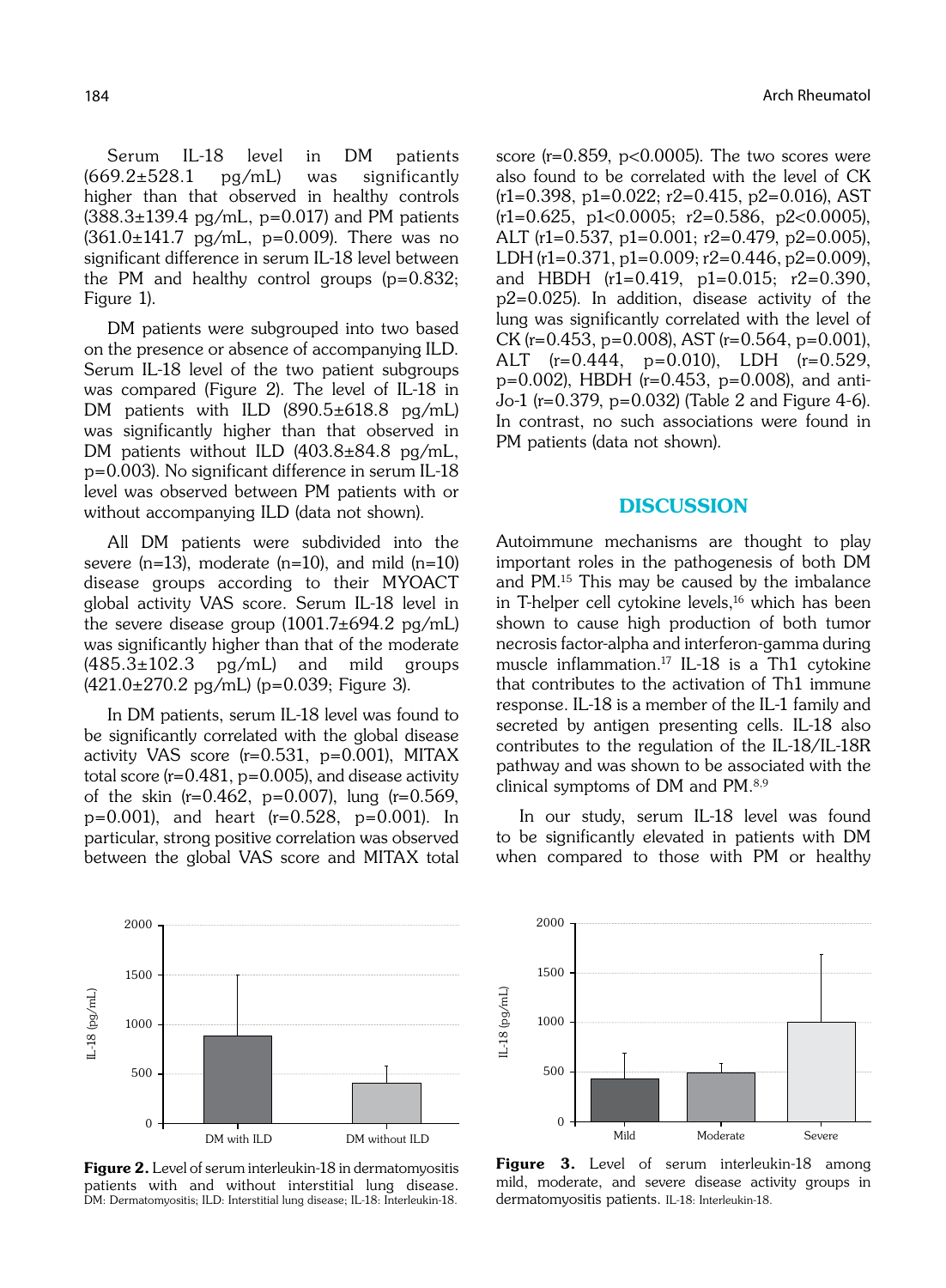# IL-18 Correlates Dermatomyositis 185

|           |                  |        |                          | Table 2. Correlation between Myositis Disease |                                                                                                               |              |                               |       |                              | Activity Assessment Tool scores and serum parameters in dermatomyositis                                                                                                                                                        |                                      |       |                               |       |                                    |        |                            |        |
|-----------|------------------|--------|--------------------------|-----------------------------------------------|---------------------------------------------------------------------------------------------------------------|--------------|-------------------------------|-------|------------------------------|--------------------------------------------------------------------------------------------------------------------------------------------------------------------------------------------------------------------------------|--------------------------------------|-------|-------------------------------|-------|------------------------------------|--------|----------------------------|--------|
|           | Global VAS score |        | <b>MITAX</b> total score |                                               | Constitutional<br>dise                                                                                        | ase activity | Cutaneous disease<br>activity |       | Skeletal disease<br>activity |                                                                                                                                                                                                                                | Gastrointestinal<br>disease activity |       | Pulmonary disease<br>activity |       | Cardiovascular<br>disease activity |        | Muscle disease<br>activity |        |
|           |                  | p      | ٢                        | p                                             |                                                                                                               | p            | r                             | p     | H                            | p                                                                                                                                                                                                                              | r                                    | p     | r                             | p     | H                                  | p      | H                          | p      |
| IL-18     | 0.531            | 0.001  | 0.481                    | 0.005                                         | 0.227                                                                                                         | 0.203        | 0.462                         | 0.007 | 0.182                        | 0.312                                                                                                                                                                                                                          | $-0.212$                             | 0.237 | 0.569                         | 0.001 | 528                                | 0.001  | 0.344                      | 0.050  |
| CRP       | 0.163            | 0.446  | 0.093                    | 0.666                                         | 0.09                                                                                                          | 0.673        | 0.139                         | 0.517 | $-0.184$                     | 0.391                                                                                                                                                                                                                          | 0.061                                | 0.777 | 0.074                         | 0.733 | 0.304                              | 0.148  | 0.138                      | 0.519  |
| ESR       | 0.338            | 0.124  | 0.188                    | 0.402                                         | 0.374                                                                                                         | 0.086        | 0.340                         | 0.122 | $-0.103$                     | 0.649                                                                                                                                                                                                                          | $-0.391$                             | 0.072 | 0.388                         | 0.075 | 0.270                              | 0.224  | 0.166                      | 0.461  |
| 置         | 0.126            | 0.788  | $-0.259$                 | 0.574                                         | $-0.204$                                                                                                      | 0.661        | $-0.538$                      | 0.213 | 0.501                        | 0.252                                                                                                                                                                                                                          | 0.179                                | 0.701 | 0.132                         | 0.777 |                                    |        | 0.340                      | 0.455  |
| EK        | 0.398            | 0.022  | 0.415                    | 0.016                                         | 0.314                                                                                                         | 0.075        | 0.267                         | 0.134 | $-0.220$                     | 0.219                                                                                                                                                                                                                          | 0.004                                | 0.981 | 0.453                         | 0.008 | 0.650                              | 0.0005 | 0.311                      | 0.078  |
| AST       | 0.625            | 0.0005 | 0.586                    | 0.0005                                        | 0.31                                                                                                          | 0.078        | 0.410                         | 0.018 | 0.066                        | 0.715                                                                                                                                                                                                                          | 0.020                                | 0.911 | 0.564                         | 0.001 | 0.322                              | 0.067  | 0.600                      | 0.0005 |
| TTR       | 0.537            | 0.001  | 0.479                    | 0.005                                         | 0.068                                                                                                         | 0.708        | 0.085                         | 0.563 | 0.221                        | 0.217                                                                                                                                                                                                                          | 0.065                                | 0.718 | 0.444                         | 0.010 | 0.341                              | 0.052  | 0.441                      | 0.010  |
| HCL       | 0.371            | 0.009  | 0.446                    | 0.009                                         | $\overline{ }$<br>0.267                                                                                       | 0.134        | 0.250                         | 0.160 | $-0.011$                     | 0.952                                                                                                                                                                                                                          | $-0.009$                             | 0.961 | 0.529                         | 0.002 | 0.292                              | 0.100  | 0.549                      | 0.001  |
| HBDH      | 0.419            | 0.015  | 0.390                    | 0.025                                         | $\mathbf +$<br>$0.25^{\circ}$                                                                                 | 0.154        | 0.222                         | 0.214 | $-0.045$                     | 0.803                                                                                                                                                                                                                          | $-0.067$                             | 0.711 | 0.453                         | 0.008 | 0.244                              | 0.171  | 0.552                      | 0.001  |
| ANA       | 0.059            | 0.746  | 0.034                    | 0.851                                         | $-0.224$                                                                                                      | 0.210        | 0.025                         | 0.890 | $-0.306$                     | 0.803                                                                                                                                                                                                                          | $-0.092$                             | 0.611 | 0.0005                        | 0.998 | 0.122                              | 0.500  | $-0.030$                   | 0.869  |
| Anti-Jo-1 | 0.290            | 0.107  | 0.250                    | 0.167                                         | $-0.137$                                                                                                      | 0.455        | 0.112                         | 0.543 | 0.061                        | 0.740                                                                                                                                                                                                                          | $-0.242$                             | 0.181 | 0.379                         | 0.032 | 0.707                              | 0.0005 | 0.214                      | 0.239  |
| ී         | $-0.026$         | 0.890  | $-0.103$                 | 0.583                                         | $-0.080$                                                                                                      | 0.669        | 0.099                         | 0.596 | $-0.261$                     | 0.156                                                                                                                                                                                                                          | $-0.289$                             | 0.115 | $-0.091$                      | 0.625 | 0.134                              | 0.472  | $-0.076$                   | 0.684  |
| g         | 0.185            | 0.319  | 0.172                    | 0.354                                         | 0.182                                                                                                         | 0.327        | $-0.025$                      | 0.893 | $-0.101$                     | 0.590                                                                                                                                                                                                                          | 0.333                                | 0.067 | 0.151                         | 0.417 | $-0.023$                           | 0.903  | 0.123                      | 0.511  |
|           |                  |        |                          |                                               | aminotransferase; LDH: Lactate dehydrogenase; HBDH: Hydroxybutyrate dehydrogenase; ANA: Anti-nuclear antibody |              |                               |       |                              | VAS: Visual analog scale; MITAX: Myositis Intention to Treat Activity Index; IL-18: Interleviain-18; CReckive protein; ESR: Erythrocyte sedimentation rate; Ft: Ferritin; CK: Creatine kinase; AST: Aspartate aninotransferase |                                      |       |                               |       |                                    |        |                            |        |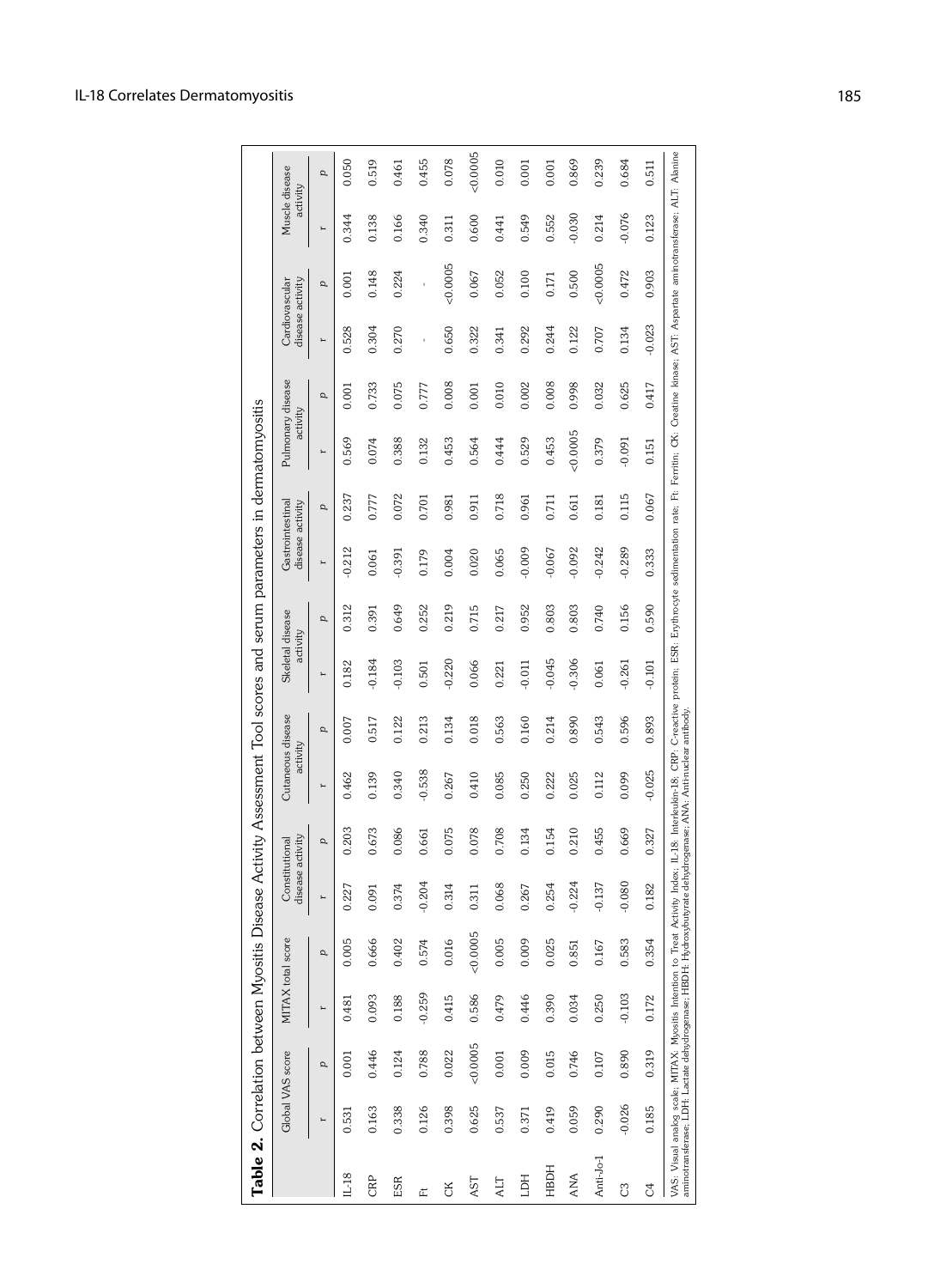

Figure 4. Correlation between global visual analog scale score and Myositis Intention to Treat Activities Index total score in dermatomyositis patients.

individuals. The level was particularly high in DM patients with severe disease, in agreement with a previous report by Gono et al.<sup>11</sup> However, we did not observe any significant difference in IL-18 level between the PM and control groups. This finding differs from a previous study that demonstrated increased IL-18 in patients with PM.10 Furthermore, we found that serum IL-18 level was positively correlated with disease activity in patients with DM, based on the MDAAT assessment which includes the MYOACT global disease activity score and MITAX disease activity total score. No such correlations were found in patients with PM. This finding is in agreement with a study by Shen et al.<sup>18</sup> which also demonstrated serum IL-18 association with disease activity in DM, but not in PM patients. Thus, our results indicated that IL-18 plays more important roles in the pathogenesis of DM than PM, and can be considered as a serological maker for DM disease activity. In contrast, IL-18 role in PM could not be established in present study.

Interstitial lung disease, one of the most common complications of DM/PM, is a key factor that determines the prognosis of the patients.19 The mortality rate increases by 20-60% when ILD is found in DM/PM patients.<sup>20,21</sup> In this study, serum IL-18 level was found to be higher in DM patients with ILD than in those without ILD. Meanwhile, serum markers such as CK, AST, ALT, LDH, HBDH, and anti-Jo-1 were also found to be strongly correlated with the presence of ILD in DM patients. These findings may be explained by a series of pathological processes mediated by activated alveolar macrophages. These cells produce leukotriene B4 and IL-8 in response to high serum IL-18 concentration and stimulate neutrophils to induce lung fibrosis.22-24 Previous study in mice demonstrated that IL-2 and IL-18 were responsible for the induction of ILD via



Figure 5. Correlation between global visual analog scale score and each serum parameters in dermatomyositis patients. VAS: Visual analog scale; IL-18: Interleukin-18; CK: Creatine kinase; AST: Aspartate aminotransferase; ALT: Alanine aminotransferase; LDH: Lactate dehydrogenase; HBDH: Hydroxybutyrate dehydrogenas.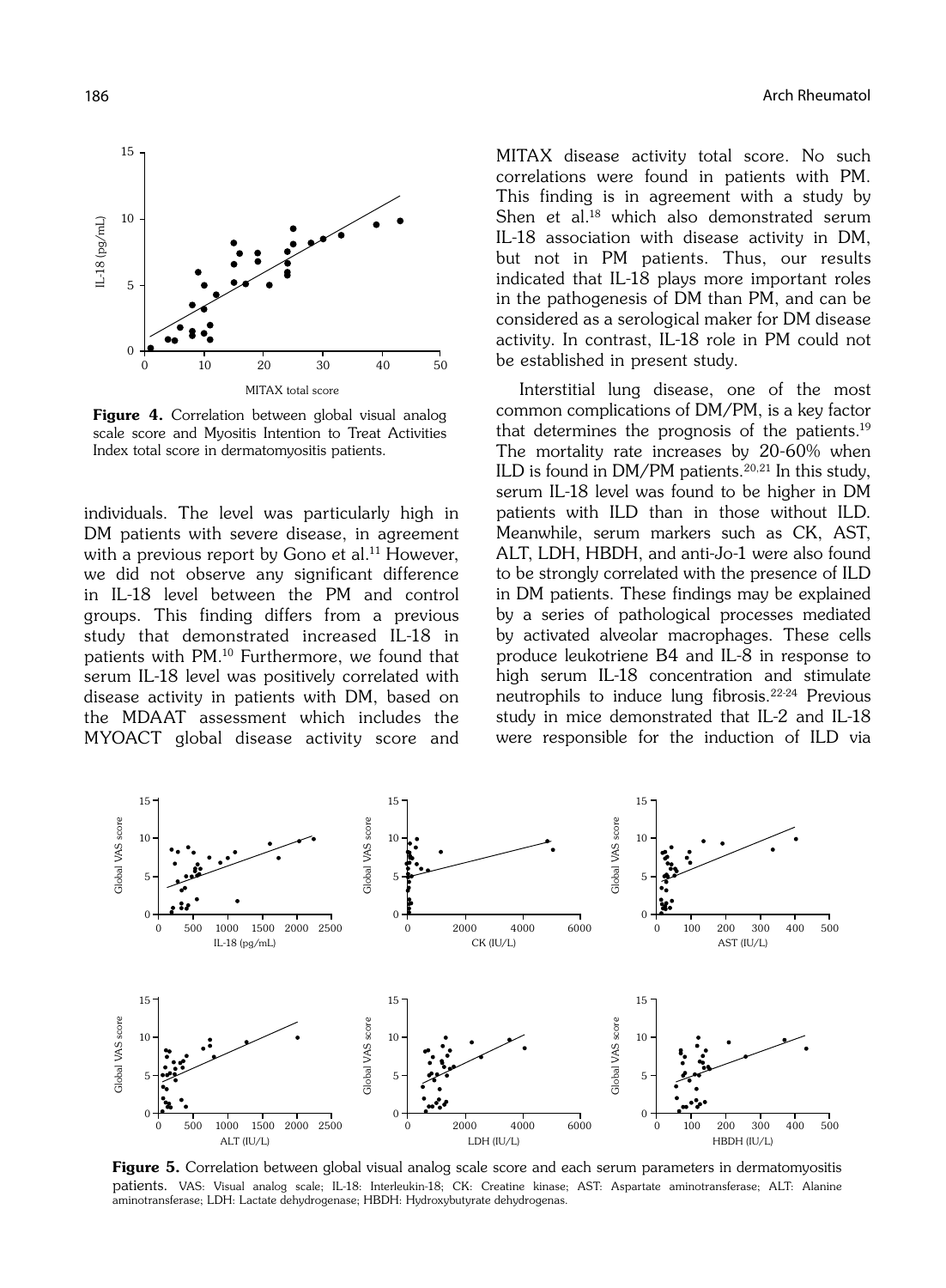

Figure 6. Correlation between Myositis Intention to Treat Activities Index total score and each serum parameters in dermatomyositis patients. MITAX: Myositis Intention to Treat Activities Index; IL-18: Interleukin-18; CK: Creatine kinase; AST: Aspartate aminotransferase; ALT: Alanine aminotransferase; LDH: Lactate dehydrogenase; HBDH: Hydroxybutyrate dehydrogenase.

interferon-gamma production, $25$  demonstrating IL-18 role in the pathogenesis of ILD. We were unable to establish a correlation between serum IL-18 level and ILD in patients with PM. This is consistent with a previous study that also found no difference in serum IL-18 in PM patients with or without accompanying ILD.<sup>11</sup> Our results suggest that IL-18 plays greater roles in the induction of ILD in DM when compared to PM patients, and IL-18 can be used as a serum marker for DM patients with ILD.

A limitation of our study is the small sample size of PM patients with ILD. Thus the role of IL-18 in the progression of PM still needs larger cohorts to be validated.

In conclusion, serum IL-18 was found to be elevated in DM patients and the level was particularly associated with disease activity and ILD complication in these patients. Thus, serum IL-18 may serve as a useful serological marker for DM disease activity and DM complicated with ILD.

#### Declaration of conflicting interests

The authors declared no conflicts of interest with respect to the authorship and/or publication of this article.

#### Funding

The authors received no financial support for the research and/or authorship of this article.

## REFERENCES

- 1. Dalakas MC. Review: An update on inflammatory and autoimmune myopathies. Neuropathol Appl Neurobiol 2011;37:226-42.
- 2. Furst DE, Amato AA, Iorga SR, Gajria K, Fernandes AW. Epidemiology of adult idiopathic inflammatory myopathies in a U.S. managed care plan. Muscle Nerve 2012;45:676-83.
- 3. Tucci M, Quatraro C, Dammacco F, Silvestris F. Increased IL-18 production by dendritic cells in active inflammatory myopathies. Ann N Y Acad Sci 2007;1107:184-92.
- 4. Dalakas MC. Pathophysiology of inflammatory and autoimmune myopathies. Presse Med 2011;40:237-47.
- 5. Asma M, Ghazala H, Kalia JS, Guzman MA. Idiopthic inflammatory myopathies: clinical approach and management. Front Neurol 2016;7:64.
- 6. Fathi M, Lundberg IE. Interstitial lung disease in polymyositis and dermatomyositis. Curr Opin Rheumatol 2005;17:701-6.
- 7. Isenberg DA, Allen E, Farewell V, Ehrenstein MR, Hanna MG, Lundberg IE, et al. International consensus outcome measures for patients with idiopathic inflammatory myopathies. Development and initial